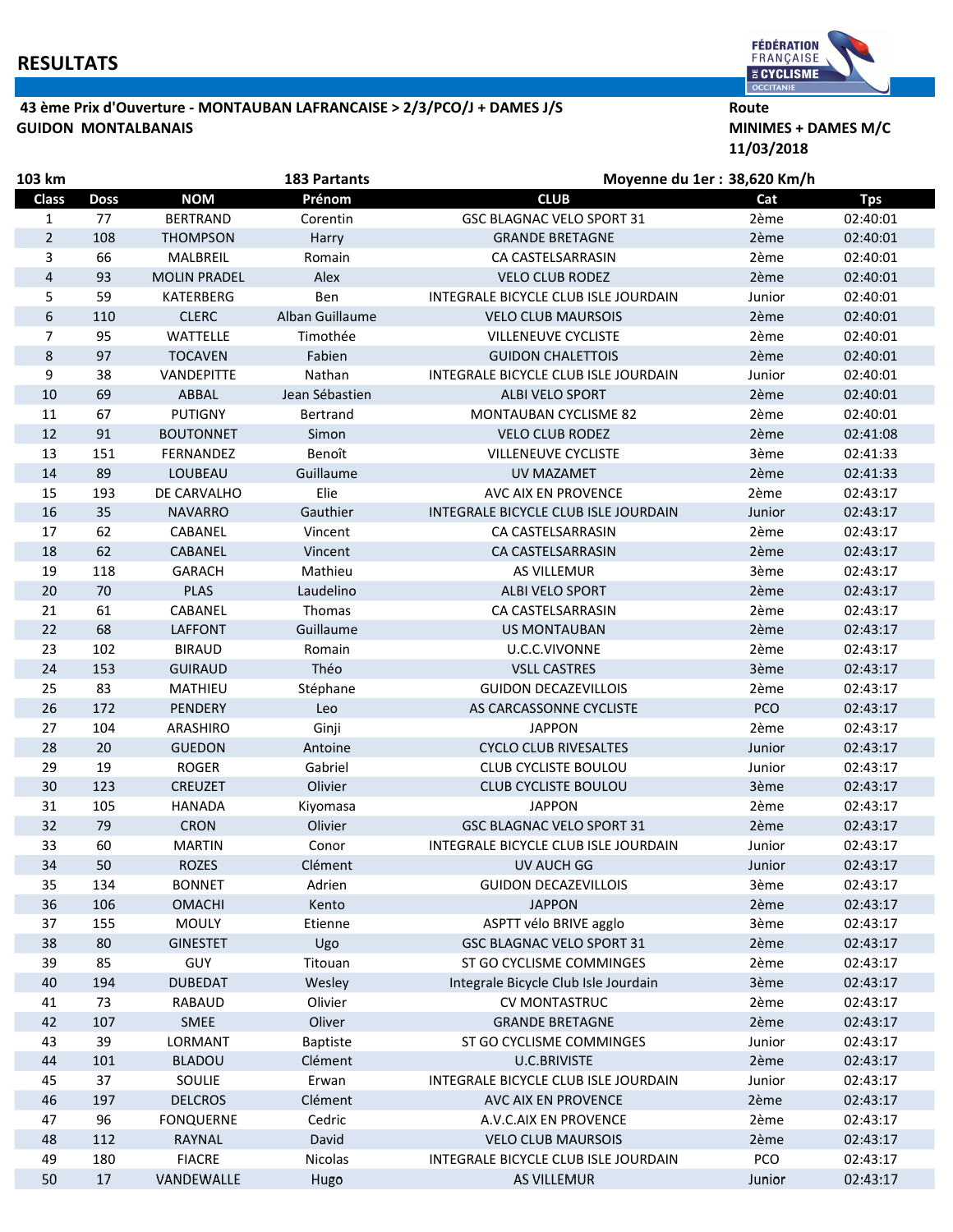## 43 ème Prix d'Ouverture - MONTAUBAN LAFRANCAISE > 2/3/PCO/J + DAMES J/S Route GUIDON MONTALBANAIS **MINIMES + DAMES M/C**



11/03/2018

| 103 km<br><b>183 Partants</b> |                |                   |                 | Moyenne du 1er : 38,620 Km/h         |            |            |  |
|-------------------------------|----------------|-------------------|-----------------|--------------------------------------|------------|------------|--|
| <b>Class</b>                  | <b>Doss</b>    | <b>NOM</b>        | Prénom          | <b>CLUB</b>                          | Cat        | <b>Tps</b> |  |
| 51                            | 113            | TRAUCHESSEC       | Jean Baptiste   | <b>VELO CLUB MAURSOIS</b>            | 2ème       | 02:43:17   |  |
| 52                            | 84             | <b>DELORT</b>     | Mickaël         | ST GO CYCLISME COMMINGES             | 2ème       | 02:43:17   |  |
| 53                            | 190            | <b>PEREZ</b>      | Fabrice         | <b>VELO SPRINT NARBONNAIS</b>        | PCO        | 02:43:17   |  |
| 54                            | 179            | <b>FIACRE</b>     | Julien          | INTEGRALE BICYCLE CLUB ISLE JOURDAIN | <b>PCO</b> | 02:43:17   |  |
| 55                            | 147            | PRIVAT            | Jérémy          | <b>VELO SPORT ST AFFRICAIN</b>       | 3ème       | 02:43:17   |  |
| 56                            | $\overline{7}$ | <b>ZUCCON</b>     | Andréa          | CA CASTELSARRASIN                    | Junior     | 02:43:17   |  |
| 57                            | 131            | PALEOLOGUE        | Ioannis         | GSC BLAGNAC VELO SPORT 31            | 3ème       | 02:43:17   |  |
| 58                            | 111            | <b>BRESSOLIS</b>  | Laurent         | <b>VELO CLUB MAURSOIS</b>            | 2ème       | 02:43:17   |  |
| 59                            | 158            | LE DREN           | Tom             | E. C. CLERMONT-FERRAND               | 3ème       | 02:43:17   |  |
| 60                            | 140            | <b>MOUYSSET</b>   | Anthony         | TEAM 12                              | 3ème       | 02:43:17   |  |
| 61                            | 92             | <b>FLUMIAN</b>    | Vincent         | <b>VELO CLUB RODEZ</b>               | 2ème       | 02:43:17   |  |
| 62                            | 124            | <b>BERTHY</b>     | Mathieu         | EV BRETENOUX BIARS                   | 3ème       | 02:43:17   |  |
| 63                            | 126            | CAZABAN           | Julien          | GSC BLAGNAC VELO SPORT 31            | 3ème       | 02:43:17   |  |
| 64                            | 8              | <b>COUTURE</b>    | Cyril           | <b>MONTAUBAN CYCLISME 82</b>         | Junior     | 02:43:17   |  |
| 65                            | 4              | <b>GAUTIER</b>    | Guillaume       | CA CASTELSARRASIN                    | Junior     | 02:43:17   |  |
| 66                            | 42             | <b>REVELLO</b>    | <b>Baptiste</b> | <b>CD TARN</b>                       | Junior     | 02:43:17   |  |
| 67                            | 58             | <b>MAURIN</b>     | Théo            | A C V AURILLACOIS                    | Junior     | 02:43:17   |  |
| 68                            | 149            | <b>RULIER</b>     | Sebastien       | <b>VELO SPRINT NARBONNAIS</b>        | 3ème       | 02:43:17   |  |
| 69                            | 142            | <b>BERTOMEU</b>   | Nicolas         | UNION SPORTIVE COLOMIERS CYCLISME    | 3ème       | 02:43:17   |  |
| 70                            | 13             | <b>BACCO</b>      | Théo            | <b>AS VILLEMUR</b>                   | Junior     | 02:43:17   |  |
| 71                            | 184            | <b>GROLIER</b>    | Mathieu         | TEAM GRAND SUD OUEST                 | PCO        | 02:46:14   |  |
| 72                            | 90             | <b>SZEWE</b>      | Loïc            | <b>UV MAZAMET</b>                    | 2ème       | 02:46:14   |  |
| 73                            | 183            | <b>ECHEVERRIA</b> | Damien          | TEAM GRAND SUD OUEST                 | PCO        | 02:46:14   |  |
| 74                            | 160            | MALAUSSANNE       | Jeoffrey        | <b>LVC TONNEINS</b>                  | 3ème       | 02:46:14   |  |
| 75                            | 137            | <b>VERNHES</b>    | Sébastien       | <b>GUIDON DECAZEVILLOIS</b>          | 3ème       | 02:46:14   |  |
| 76                            | 33             | <b>HOVASSE</b>    | <b>Nicolas</b>  | INTEGRALE BICYCLE CLUB ISLE JOURDAIN | Junior     | 02:46:14   |  |
| 77                            | 87             | SALLIOT           | Lucas           | UNION SPORTIVE COLOMIERS CYCLISME    | 2ème       | 02:46:14   |  |
| 78                            | 103            | <b>IGNACE</b>     | Alain           | <b>UC ARCACHON</b>                   | 2ème       | 02:46:14   |  |
| 79                            | 182            | DELOUVEE          | Jérôme          | TEAM GRAND SUD OUEST                 | <b>PCO</b> | 02:46:14   |  |
| 80                            | 88             | <b>BORREGO</b>    | Miguel          | <b>UV MAZAMET</b>                    | 2ème       | 02:46:14   |  |
| 81                            | 176            | <b>GUEDON</b>     | Vincent         | <b>CYCLO CLUB RIVESALTES</b>         | PCO        | 02:46:14   |  |
| 82                            | 74             | <b>TERRADE</b>    | Valentin        | EV BRETENOUX BIARS                   | 2ème       | 02:46:14   |  |
| 83                            | 156            | RAIGNAUD          | Valentin        | ASPTT vélo BRIVE agglo               | 3ème       | 02:46:14   |  |
| 84                            | 163            | RAMET             | Lois            | <b>VC RENNAIS</b>                    | 3ème       | 02:46:14   |  |
| 85                            | 65             | LOPEZ             | Clément         | CA CASTELSARRASIN                    | 2ème       | 02:46:14   |  |
| 86                            | 23             | CASCARO           | Arnaud          | <b>GSC BLAGNAC VELO SPORT 31</b>     | Junior     | 02:46:14   |  |
| 87                            | 173            | <b>COURPET</b>    | Nicolas         | <b>CAHORS CYCLISME</b>               | PCO        | 02:46:14   |  |
| 88                            | 135            | <b>BOULET</b>     | Adrien          | <b>GUIDON DECAZEVILLOIS</b>          | 3ème       | 02:46:14   |  |
| 89                            | 128            | LEDIG             | Julien          | GSC BLAGNAC VELO SPORT 31            | 3ème       | 02:46:14   |  |
| 90                            | 36             | PHILLIPPON        | Elliot          | INTEGRALE BICYCLE CLUB ISLE JOURDAIN | Junior     | 02:46:14   |  |
| 91                            | 145            | DELFAUT           | Pierre          | <b>VELO CLUB RODEZ</b>               | 3ème       | 02:46:14   |  |
| 92                            | 12             | SOULA             | Thibault        | AS MURET C                           | Junior     | 02:46:14   |  |
| 93                            | 125            | CALMON            | David           | EV BRETENOUX BIARS                   | 3ème       | 02:46:14   |  |
| 94                            | 100            | <b>MARIEN</b>     | Clément         | <b>SUD-OUEST CYCLISME FORMATION</b>  | 2ème       | 02:46:14   |  |
| 95                            | 109            | <b>UGA</b>        | Ryuki           | <b>JAPPON</b>                        | 2ème       | 02:46:14   |  |
| 96                            | 40             | <b>ROC</b>        | <b>Baptiste</b> | ST GO CYCLISME COMMINGES             | Junior     | 02:46:14   |  |
| 97                            | 186            | <b>ROUX</b>       | Philippe        | UV AUCH GG                           | PCO        | 02:46:14   |  |
| 98                            | 32             | CALMELS           | Corentin        | INTEGRALE BICYCLE CLUB ISLE JOURDAIN | Junior     | 02:46:14   |  |
| 99                            | 167            | GANZA             | Ludovic         | MONTAUBAN CYCLISME 82                | <b>PCO</b> | 02:46:14   |  |
| 100                           | 116            | <b>GOUAZE</b>     | Pierre          | AS MURET C                           | 3ème       | 02:46:14   |  |